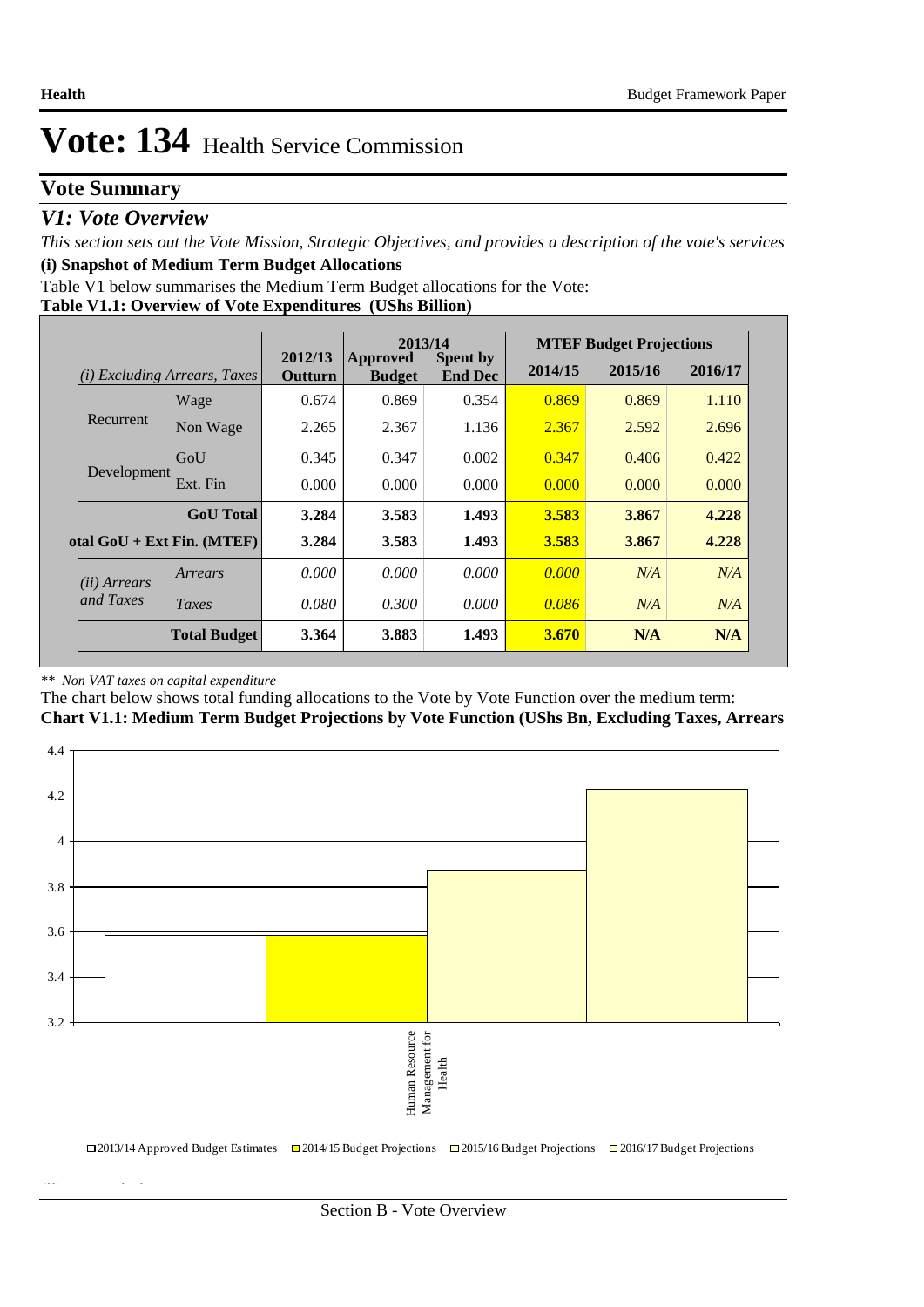## **Vote Summary**

## **(ii) Vote Mission Statement**

The Vote's Mission Statement is:

*To build a fundamentally strong and competent human resource base for efficient and effective health services delivery.*

### **(iii) Vote Outputs which Contribute to Priority Sector Outcomes**

The table below sets out the vote functions and outputs delivered by the vote which the sector considers as contributing most to priority sector outcomes.

| <b>Table V1.2: Sector Outcomes, Vote Functions and Key Outputs</b> |                                                                                   |                                                                                                   |  |  |  |  |  |  |  |
|--------------------------------------------------------------------|-----------------------------------------------------------------------------------|---------------------------------------------------------------------------------------------------|--|--|--|--|--|--|--|
| <b>Sector Outcome 1:</b>                                           | <b>Sector Outcome 2:</b>                                                          | <b>Sector Outcome 3:</b>                                                                          |  |  |  |  |  |  |  |
| Increased deliveries in health facilities                          | Children under one year old protected<br><i>against life threatening diseases</i> | Health facilities receive adequate stocks<br>of essential medicines and health<br>supplies (EMHS) |  |  |  |  |  |  |  |
|                                                                    | <b>Vote Function: 08 52 Human Resource Management for Health</b>                  |                                                                                                   |  |  |  |  |  |  |  |
| <b>Outputs Contributing to Outcome 1:</b>                          | <b>Outputs Contributing to Outcome 2:</b>                                         | <b>Outputs Contributing to Outcome 3:</b>                                                         |  |  |  |  |  |  |  |
| <b>Outputs Provided</b>                                            | None                                                                              | None                                                                                              |  |  |  |  |  |  |  |
| 085201 Health Workers Recruitment<br>services                      |                                                                                   |                                                                                                   |  |  |  |  |  |  |  |

## *V2: Past Vote Performance and Medium Term Plans*

*This section describes past and future vote performance, in terms of key vote outputs and plans to address sector policy implementation issues.* 

## **(i) Past and Future Planned Vote Outputs**

*2012/13 Performance*

During the financial year, the Commission achieved a number of key outputs using the appropriated resources. These were:

 Recommended three (3) Health Managers and Seventeen (17) Medical Consultants to H.E the President for appointment.

 Appointed into Health Service Six Hundred Thirty Six (636) Health Workers of various categories for the different Health Institutions under its jurisdiction including 352 Health Workers recruited to fill vacancies in Health Centres III & IV under KCCA)

 Processed one thousand one hundred and eight (1,108) other Human Resource for Health cases majority of which were on confirmations in appointment. This was done through regular submissions processed at the Commission and those processed at all the RRHs during the hands on support supervision.

 Launched the Revised Code of Conduct and Ethics and Key Terms and Conditions of Service for the Health Workers, the Health Service Commission Regulations 2013 and the Health Service Commission Client Charter.

 Printed and distributed;

• 3,000 copies of the Revised Code of Conduct and Ethics and Key Terms and Conditions of Service for the Health Workers.

• 700 copies of the Health Service Commission Regulations

• 1,000 copies of the Health Service Commission Client Charter

 Provided Technical Support to five (5) District Service Commissions of Alebtong, Abim, Jinja, Mityana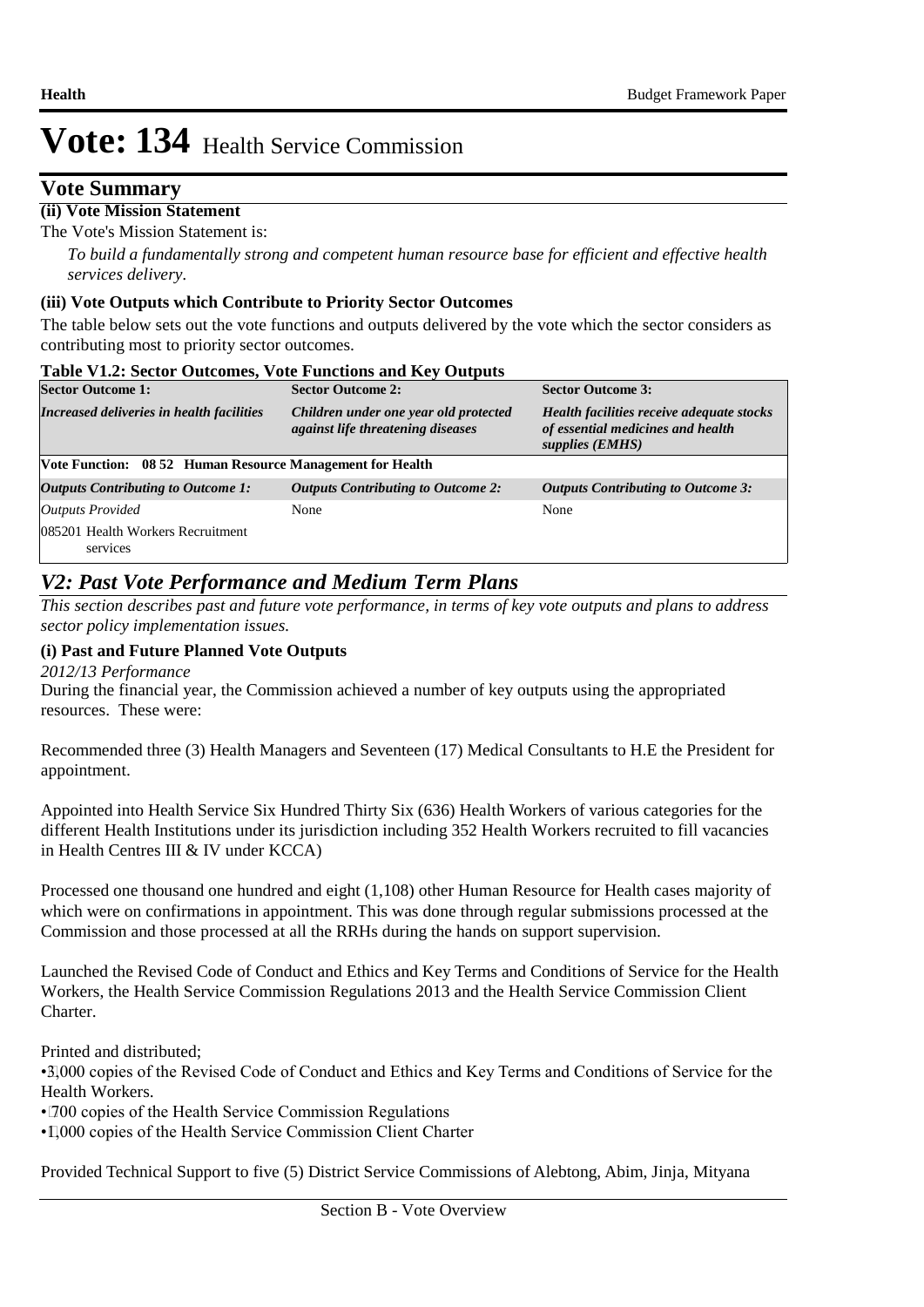# **Vote Summary**

and Kaberamaido.

 Carried out support supervision in forty nine (49) Districts and thirteen (13) Regional Referral Hospitals.

 Carried out support supervision in seven (7) Central Government Health Institutions i.e. Mulago and Butabika National Referral Hospitals, China Uganda Friendship Hospital – Naguru (CUFH- Naguru), Uganda Cancer Institute, Uganda Heart Institute, Uganda Blood Transfusion Services, National Chemotherapeutic Research Laboratories, Kawempe HC IV and Kiruddu HC III.

Held Technical meetings with KCCA, CUFH- Naguru and Ministry of Health where a number of Human Resource for Health issues were handled.

 Sponsored a number of staff for different training programmes, seminars and workshops to enhance their capacity.

 Achieved the following project related activities:

a)Configured the e-short listing tool and the Human Resources Information System (HRIS) on the Commission server and trained Staff on the application of the system.

b)Produced a draft profile for the posts of the Director General for Health Services, Director Health Services (Community and Clinical Health Services).

c)Produced the first draft of the revised HSC Guidelines for the Recruitment of Health Workers in Districts and Urban Authorities.

 Procured two (2) Motor Vehicles for Members, fourteen (14) UPSs, two (2) Desktop Computers and two (2) Printers.

 Issued guidelines to 111 DSCs as well as participating in the training of Staff on the shortlisting tool during the nationwide recruitment of Health Workers for Health Centres III & IV.

 Participated in the review of;

• Scheme of Service for Nursing Cadre,

• Schemes of Service for Laboratory and Radiography Professionals

• Job Descriptions (JDs) for KCCA oversight jobs.

*Preliminary 2013/14 Performance*

With the allocated financial resources, the Commission achieved the following key outputs during the first quarter of FY 2013/14;

The Commission appointed twenty five (25) Health Workers into health service (KCCA 15, UBTS 3, and RRHs 7).

The Commission handled 578 other human resource for health decisions mainly involving confirmations in appointment, redesignations, trainings etc

The Commission conducted validation for 163 Health Workers of former Naguru HC IV at China Uganda Friendship Hospital – Naguru.

The Commission also carried out shortlisting for 87 vacancies advertised by MoH funded by Center for Disease Control (CDC).(Unplanned but critical partnership activity)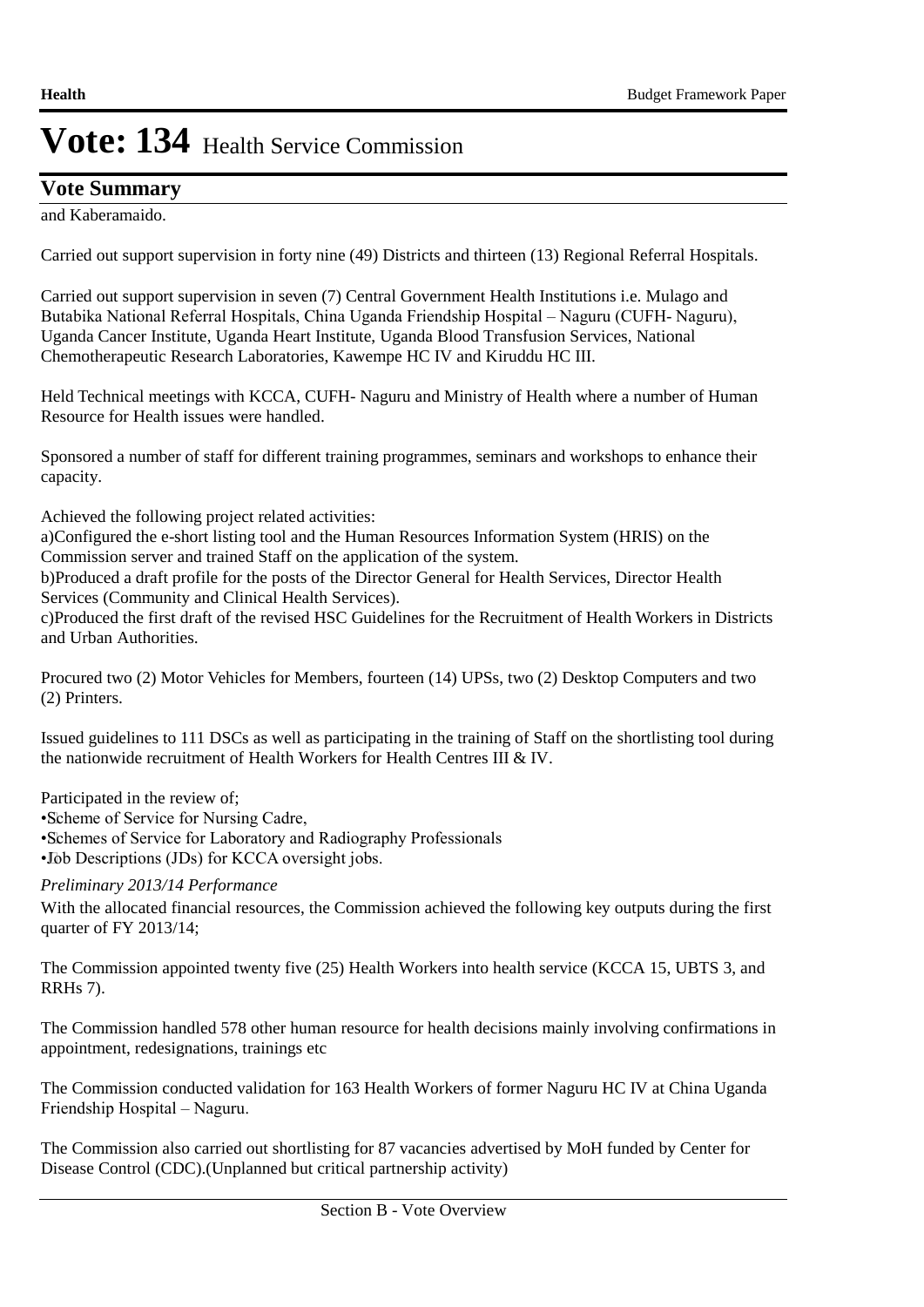## **Vote Summary**

# **Table V2.1: Past and 2014/15 Key Vote Outputs\***

| Vote, Vote Function<br><b>Key Output</b>                                           | <b>Approved Budget and</b><br><b>Planned outputs</b>                                                                                                                      | 2013/14<br><b>Spending and Outputs</b><br><b>Achieved by End Dec</b>                                                                                                                                                                                                                                                                                                                                                                                                                                                                                                                                          | 2014/15<br><b>Proposed Budget and</b><br><b>Planned Outputs</b>                                                                                                                                                                                                                                                                                       |
|------------------------------------------------------------------------------------|---------------------------------------------------------------------------------------------------------------------------------------------------------------------------|---------------------------------------------------------------------------------------------------------------------------------------------------------------------------------------------------------------------------------------------------------------------------------------------------------------------------------------------------------------------------------------------------------------------------------------------------------------------------------------------------------------------------------------------------------------------------------------------------------------|-------------------------------------------------------------------------------------------------------------------------------------------------------------------------------------------------------------------------------------------------------------------------------------------------------------------------------------------------------|
| <b>Vote: 134 Health Service Commission</b>                                         |                                                                                                                                                                           |                                                                                                                                                                                                                                                                                                                                                                                                                                                                                                                                                                                                               |                                                                                                                                                                                                                                                                                                                                                       |
|                                                                                    | Vote Function: 0852 Human Resource Management for Health                                                                                                                  |                                                                                                                                                                                                                                                                                                                                                                                                                                                                                                                                                                                                               |                                                                                                                                                                                                                                                                                                                                                       |
| <b>Output: 085201</b>                                                              | <b>Health Workers Recruitment services</b>                                                                                                                                |                                                                                                                                                                                                                                                                                                                                                                                                                                                                                                                                                                                                               |                                                                                                                                                                                                                                                                                                                                                       |
| Description of Outputs:                                                            | 800 Health Workers recruited.<br>All regular submissions<br>processed within one month of<br>reciept. Selection Exams<br>Division and E-recruitment<br>System rolled out. | Appointment of twenty five (25)<br>Health Workers into health<br>service (KCCA 15, UBTS 3,<br>RRH <sub>s</sub> 7) carried out.<br>Handled 578 other human<br>resource for health decisions<br>mostly involving confirmations<br>in appointment, redesignations,<br>trainings etc<br>Validation of 163 Health<br>Workers of former Naguru<br><b>HCIV</b> at China Uganda<br>Friendship Hospital - Naguru<br>conducted<br>Shortlisting for 87 vacancies<br>advertised by MoH funded by<br><b>Center for Disease Control</b><br>(CDC) carried out.(Important<br>partnership/collaboration<br>though not planned) | 800 Health Workers of all<br>categories recruited for MoH<br>Hqrs, Mulago and Butabika<br>NRHs, KCCA, CUFH-Naguru,<br><b>RRHs, UBTS, Prisons Health</b><br>Service, NCRL and RRHs.<br>All regular submissions<br>received for confirmation,<br>corrigenda, redesignation, study<br>leave, interdictions,<br>abscondments, retirement etc<br>processed |
| Performance Indicators:                                                            |                                                                                                                                                                           |                                                                                                                                                                                                                                                                                                                                                                                                                                                                                                                                                                                                               |                                                                                                                                                                                                                                                                                                                                                       |
| No. of Health Workers<br>recruited in Central<br>Government Health<br>Institutions | 800                                                                                                                                                                       | 25                                                                                                                                                                                                                                                                                                                                                                                                                                                                                                                                                                                                            | 800                                                                                                                                                                                                                                                                                                                                                   |
| Output Cost: UShs Bn:                                                              | 0.432                                                                                                                                                                     | $UShs Bn$ :<br>0.083                                                                                                                                                                                                                                                                                                                                                                                                                                                                                                                                                                                          | <b>UShs Bn:</b><br>0.432                                                                                                                                                                                                                                                                                                                              |
| <b>Vote Function Cost</b>                                                          | <b>UShs Bn:</b>                                                                                                                                                           | 3.883 UShs Bn:                                                                                                                                                                                                                                                                                                                                                                                                                                                                                                                                                                                                | 1.493 UShs Bn:<br>3.583                                                                                                                                                                                                                                                                                                                               |
| <b>Cost of Vote Services:</b>                                                      | UShs Bn:                                                                                                                                                                  | 3.583 UShs Bn:                                                                                                                                                                                                                                                                                                                                                                                                                                                                                                                                                                                                | 1.493 <i>UShs Bn:</i><br>3.583                                                                                                                                                                                                                                                                                                                        |

*\* Excluding Taxes and Arrears*

### *2014/15 Planned Outputs*

800 Health Workers of all categories recruited for MoH Hqrs, Mulago and Butabika NRHs, KCCA, China - Uganda Friendship Hospital, RRHs, UBTS, Prisons Health Service, NCTL and RRHs.

All regular submissions received for confirmation, corrigenda, redesignation, study leave, interdictions, abscondments, retirement on medical ground etc processed within one month of receipt. 

Support Supervision carried out in 35 Districts, 13 Regional Referral Hospitals and 5 National Health Institutions including mentoring/coaching of DSCs and HR Officers, sharing best HRH Management practices and increasing capacity of DSCs to mentor managers within their jurisdiction

Specialized Support and Technical meetings with five (5) key PNFP Hospitals and five (5) Health Training Universities and Institutions carried out.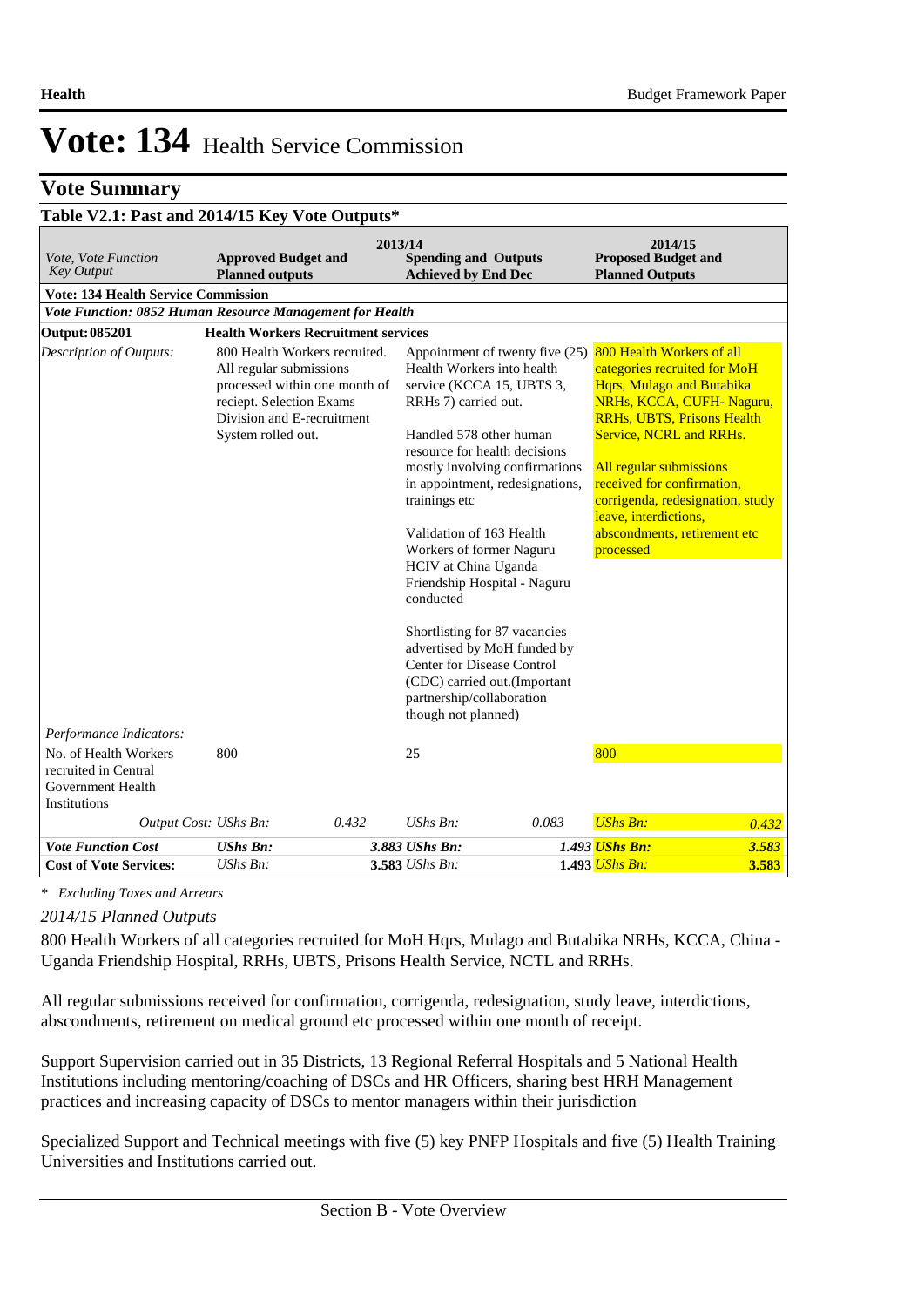## **Vote Summary**

Technical Support to 8 DSCs rendered.

Performance and career enhancement training for Members and Staff of the Health Service Commission in accordance with the Training Plan carried out. 

Two (2) Regional Workshops held for DSCs, DHOs, CAOs and Hospital Managers for implementation of HSC Regulations, Revised Code of Conduct & Ethics, Terms & Conditions of Service and sensitization on HSC Client Charter.

HSC eRecruitment Information System & Selection Exams Division operationalised

Competency profiles for other senior health managerial and clinical posts in MoH Hqtrs, National and Regional Referral Hospitals developed

HSC Recruitment Guidelines for Health Workers in Districts and Urban Authorities finalized.

The Health Service Commission Third 5-Year Strategic Plan FY 2015/16 to FY 2019/20 developed

Recruitment Plan for the Institutions under the jurisdiction of the Commission developed

Standing Orders for Human Resource for Health developed

Printing and dissemination of the following documents carried out; i.3,000 copies of the Revised Code of Conduct and Ethics and Key Terms and Conditions of Service for the Health Workers. ii.500 copies of the Health Service Commission Regulations

iii.500 copies of the Health Service Commission Client Charter

iv. 2,000 copies of the Health Service commission flyers

Two (2) Motor Vehicles, One (1) Heavy Duty Shredder, One (1) Registry Counter/Barrier, Four (4) Filing Cabinets and a Briefcase for carrying mails procured

## HSC HIV/AIDS policy implemented

## **Table V2.2: Past and Medium Term Key Vote Output Indicators\***

|                                                                                                       |                           | 2013/14          |                                     | <b>MTEF Projections</b> |         |         |  |  |
|-------------------------------------------------------------------------------------------------------|---------------------------|------------------|-------------------------------------|-------------------------|---------|---------|--|--|
| <i>Vote Function Key Output</i><br>Indicators and Costs:                                              | 2012/13<br><b>Outturn</b> | Approved<br>Plan | <b>Outturn by</b><br><b>End Dec</b> | 2014/15                 | 2015/16 | 2016/17 |  |  |
| <b>Vote: 134 Health Service Commission</b><br>Vote Function:0852 Human Resource Management for Health |                           |                  |                                     |                         |         |         |  |  |
| No. of Health Workers recruited in<br>Central Government Health<br><i>Institutions</i>                |                           | 800              | 25                                  | 800                     | 1000    | 1000    |  |  |
| <i>Vote Function Cost (UShs bn)</i>                                                                   | 3.364                     | 3.583            | 1.493                               | 3.583                   | 3.867   | 4.228   |  |  |
| <b>Cost of Vote Services (UShs Bn)</b><br>$\cdots$<br>$\mathbf{r}$<br>$\mathbf{D}$                    | 3.364                     | 3.583            | 1.493                               | 3.583                   | 3.867   | 4.228   |  |  |

*Medium Term Plans*

In the medium term, the Commission will advocate for better Terms and Conditions of Service for Health Workers. The HSC will advocate training in rare disciplines such as ENT, Pathology, Dental and Laboratory Technologists etc, and other Super specialties, some of which training is not conducted in Uganda. In order to ensure and enforce Health Workers' adherence to the Code of Conduct and Ethics, the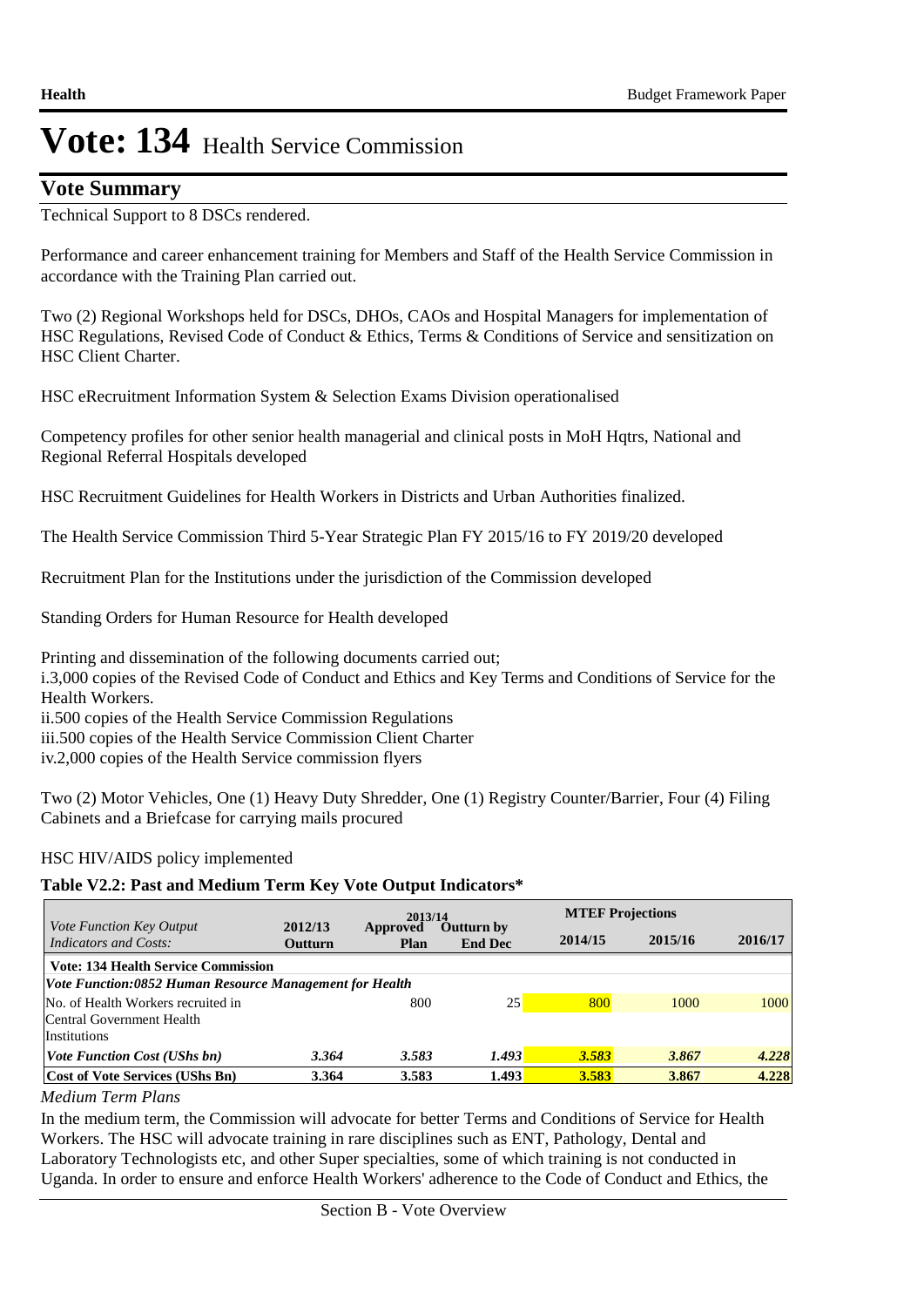# **Vote Summary**

Health Service Commission will cary ouy hands-on support supervision in RRHs during which sensitization and dissemination of the Health Workers Code of Conduct and Ethics will be conducted.

## **(ii) Efficiency of Vote Budget Allocations**

The Commission has allocated funds for the functionality of its Internal Audit Unit which will provide advice to management in ensuring efficiency and value for money. Funds have also been allocated to performance enhancement trainings for Members and staff to ensure increased performance efficiency.

#### **Table V2.3: Allocations to Key Sector and Service Delivery Outputs over the Medium Term**

|                                 | $(i)$ Allocation (Shs Bn) |     |                                 |     | $(ii)$ % Vote Budget |          |                                 |       |
|---------------------------------|---------------------------|-----|---------------------------------|-----|----------------------|----------|---------------------------------|-------|
| <b>Billion Uganda Shillings</b> |                           |     | 2013/14 2014/15 2015/16 2016/17 |     |                      |          | 2013/14 2014/15 2015/16 2016/17 |       |
| <b>Key Sector</b>               | 0.4 <sup>1</sup>          | 0.4 | 0.4                             | 0.7 | $12.1\%$             | $12.1\%$ | $11.6\%$                        | 15.8% |
| Service Delivery                | 0.4                       | 0.4 | 0.4                             | 0.7 | $12.1\%$             | $12.1\%$ | $11.6\%$                        | 15.8% |

The table above depicts medium term allocations to the Commission key service delivery outputs i.e. recruitment services. As seen from the table, the recruitment budget allocation is only 12.1% of the total Commission budget although is expected to rise marginally in the medium term. This low budget allocation is however due to the partial embargo on recruitment over the medium term.

The table below shows the per capita recruitment for FY 2014/15 projected at UGX. 490,000. This includes expenses on preparation of adverts, running the advert in the media, data entry, shortlisting, interviewing, confirmation of minutes and dissemination of results.

#### **Table V2.4: Key Unit Costs of Services Provided and Services Funded (Shs '000)**

| <b>Unit Cost</b><br><b>Description</b>                  | Actual<br>2012/13 | <b>Planned</b><br>2013/14 | <b>Actual</b><br>by Sept | <b>Proposed</b><br>2014/15 | <b>Costing Assumptions and Reasons for</b><br>any Changes and Variations from Plan |
|---------------------------------------------------------|-------------------|---------------------------|--------------------------|----------------------------|------------------------------------------------------------------------------------|
|                                                         |                   |                           |                          |                            |                                                                                    |
| Vote Function:0852 Human Resource Management for Health |                   |                           |                          |                            |                                                                                    |
| Cost of recruiting one<br>health worker                 | 485               | 488                       | 480                      | 490                        | Being the total cost of recruiting one.<br>health worker                           |

#### **(iii) Vote Investment Plans**

Over the last four financial years, the Commission's development budget has stagnated at Ushs. 0.347 Billion. However, its expected to increase to Ushs. 0.406 Billion and Ushs. 0.422 Billion in FY 2015/16 and FY 2016/17 respectively.

#### **Table V2.5: Allocations to Capital Investment over the Medium Term**

|                                           | $(i)$ Allocation (Shs Bn) |     |                         | $(ii)$ % Vote Budget |           |           |                                 |           |
|-------------------------------------------|---------------------------|-----|-------------------------|----------------------|-----------|-----------|---------------------------------|-----------|
| <b>Billion Uganda Shillings</b>           | 2013/14                   |     | 2014/15 2015/16 2016/17 |                      |           |           | 2013/14 2014/15 2015/16 2016/17 |           |
| Consumption Expendture (Outputs Provided) | 3.2                       | 3.2 | 3.4                     | 3.8                  | 90.3%     | 90.3%     | 87.9%                           | $90.8\%$  |
| Investment (Capital Purchases)            | 0.3                       | 0.3 | 0.5                     | 0.4                  | 9.7%      | $9.7\%$   | 12.1%                           | $9.2\%$   |
| <b>Grand Total</b>                        | 3.6                       | 3.6 | 3.9                     | 4.2                  | $100.0\%$ | $100.0\%$ | $100.0\%$                       | $100.0\%$ |

The major planned capital expenditure in FY 2014/15 is the procurement of two (2) Vehicles to facilitate Commission Support Supervision activities at a cost of UGX 280 Million (Tax excl) i.e 81% of capital budget

## **Table V2.6: Major Capital Investments**

## **(iv) Vote Actions to improve Priority Sector Outomes**

The Commission plans to continue advocating for better Terms and Conditions of Service for Health Workers in addressing the high attrition rate of Health Workers in the Country. The Commission will also advocate training in rare disciplines such as ENT, Pathology, Dental and Laboratory Technologists and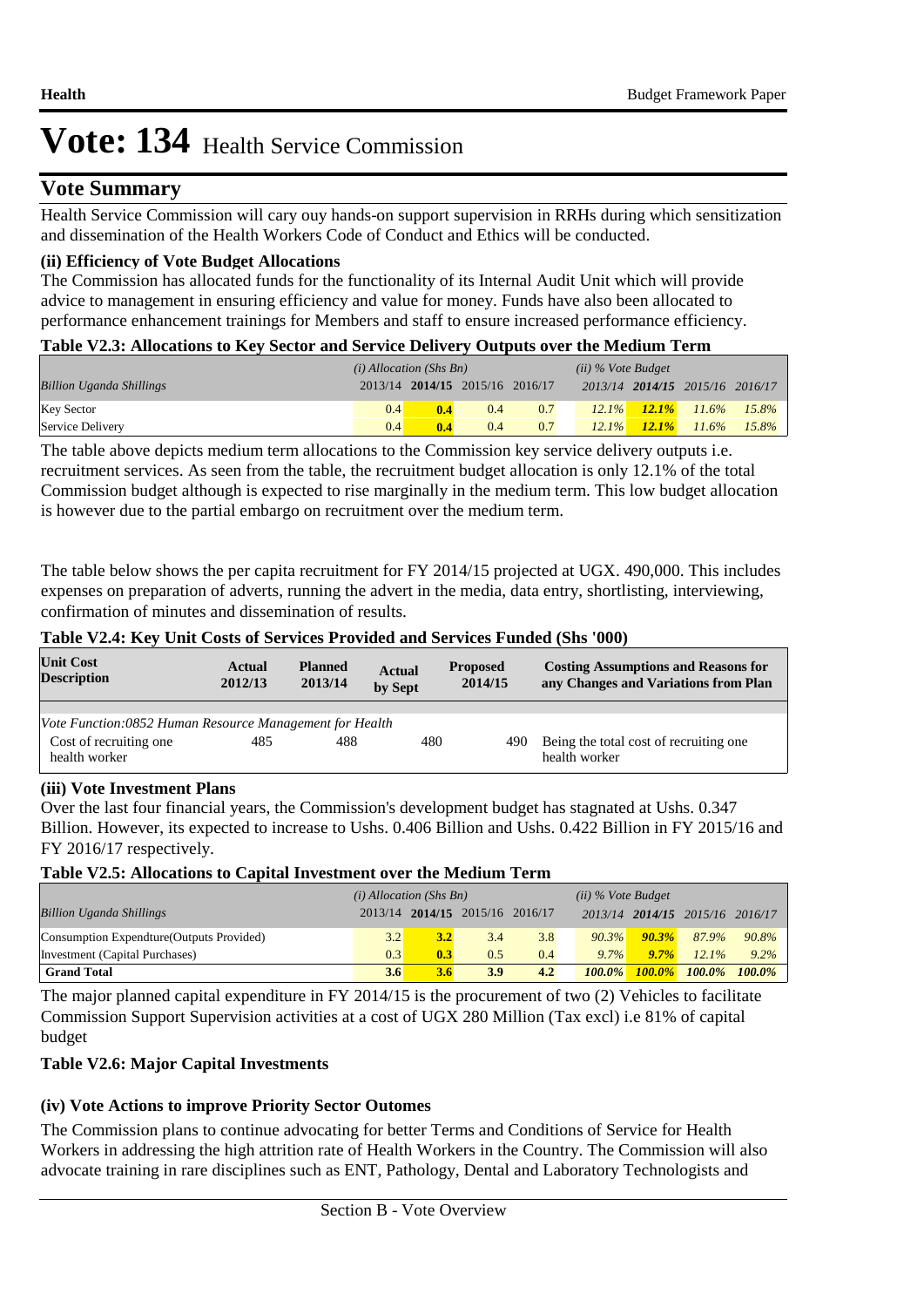## **Vote Summary**

other Super specialties, some of which training is not conducted in Uganda to ensure that such highly needed Health Workers are available in the Country's Job Market.

| <b>Table V2.7: Priority Vote Actions to Improve Sector Performance</b>                                                                                                                                                                                                                                                                                                                                                                         |                                                                                                                                                                                                                                                                                     |                                                                                                                                                                                                                                                    |                                                                                                                                                                                                                                                                                |  |  |  |  |  |
|------------------------------------------------------------------------------------------------------------------------------------------------------------------------------------------------------------------------------------------------------------------------------------------------------------------------------------------------------------------------------------------------------------------------------------------------|-------------------------------------------------------------------------------------------------------------------------------------------------------------------------------------------------------------------------------------------------------------------------------------|----------------------------------------------------------------------------------------------------------------------------------------------------------------------------------------------------------------------------------------------------|--------------------------------------------------------------------------------------------------------------------------------------------------------------------------------------------------------------------------------------------------------------------------------|--|--|--|--|--|
| 2013/14 Planned Actions:                                                                                                                                                                                                                                                                                                                                                                                                                       | 2013/14 Actions by Sept:                                                                                                                                                                                                                                                            | 2014/15 Planned Actions:                                                                                                                                                                                                                           | <b>MT Strategy:</b>                                                                                                                                                                                                                                                            |  |  |  |  |  |
| Sector Outcome 1: Increased deliveries in health facilities                                                                                                                                                                                                                                                                                                                                                                                    |                                                                                                                                                                                                                                                                                     |                                                                                                                                                                                                                                                    |                                                                                                                                                                                                                                                                                |  |  |  |  |  |
|                                                                                                                                                                                                                                                                                                                                                                                                                                                | Vote Function: 08 52 Human Resource Management for Health                                                                                                                                                                                                                           |                                                                                                                                                                                                                                                    |                                                                                                                                                                                                                                                                                |  |  |  |  |  |
| VF Performance Issue:                                                                                                                                                                                                                                                                                                                                                                                                                          | - Inability to fill approved posts for Health Workers in National and Regional Referral Hospitals                                                                                                                                                                                   |                                                                                                                                                                                                                                                    |                                                                                                                                                                                                                                                                                |  |  |  |  |  |
| <b>Advocate for better Terms</b><br>and Conditions of Service for<br>Health Workers by writing to<br>H.E the President a concept<br>paper; and encouraging<br>training in those endangered<br>professions/ disciplines where<br>the labour market is limited<br>has been done.                                                                                                                                                                 | The Commission continued to<br>dvocate for better Terms and<br>Conditions of Service for<br>Health Workers and encoraged<br>training in those endangered<br>professions/ disciplines where<br>the labour market is limited.<br>during the various interactions<br>with stakeholders | Subject to availability of funds<br>and clearance by Public<br>Service, fill all vacant posts.<br>Advocate for training in those<br>affected professions/<br>disciplines such as ENT,<br>Pathology, Dental and<br><b>Laboratory Technologists.</b> | Continue to fill and replace all<br>vacant posts, advocate for<br>better Terms and Conditions<br>of Service for Health Workers.<br>Advocate for training in those<br>endangered professions/<br>disciplines such as ENT,<br>Pathology, Dental and<br>Laboratory Technologists. |  |  |  |  |  |
| VF Performance Issue:                                                                                                                                                                                                                                                                                                                                                                                                                          | Poor Working Terms and Conditions for Health Workers                                                                                                                                                                                                                                |                                                                                                                                                                                                                                                    |                                                                                                                                                                                                                                                                                |  |  |  |  |  |
| The Commission continued to<br><b>Advocate for better Terms</b><br>and Conditions of Service for<br>dyocate for better Terms and<br>Health Workers by writing to<br>Conditions of Service for<br>H.E the President a concept<br>Health Workers and encoraged<br>training in those endangered<br>paper on the matter.<br>professions/disciplines where<br>the labour market is limited,<br>during the various interactions<br>with stakeholders |                                                                                                                                                                                                                                                                                     | At various stakeholder<br>meetings the commission<br>plans to advocate for better<br>working conditions of service<br>for health workers.                                                                                                          | <b>Advocacy for better Terms</b><br>and Conditions of Service for<br><b>Health Workers.</b>                                                                                                                                                                                    |  |  |  |  |  |
|                                                                                                                                                                                                                                                                                                                                                                                                                                                | Sector Outcome 2: Children under one year old protected against life threatening diseases                                                                                                                                                                                           |                                                                                                                                                                                                                                                    |                                                                                                                                                                                                                                                                                |  |  |  |  |  |
|                                                                                                                                                                                                                                                                                                                                                                                                                                                | Vote Function: 08 52 Human Resource Management for Health                                                                                                                                                                                                                           |                                                                                                                                                                                                                                                    |                                                                                                                                                                                                                                                                                |  |  |  |  |  |
| VF Performance Issue:                                                                                                                                                                                                                                                                                                                                                                                                                          | Rising rates of Health Worker absenteeism                                                                                                                                                                                                                                           |                                                                                                                                                                                                                                                    |                                                                                                                                                                                                                                                                                |  |  |  |  |  |
| The Commission plans to<br>conduct Support Supervission<br>visits that among others HRH<br>issues will emphasise<br>adherence to the Health<br><b>Workers Code of Conduct</b><br>and Ethics. Commission too<br>plans to print copies of the                                                                                                                                                                                                    | The Commission continued to<br>disseminate ts copies of Code<br>of Conduct and Ethics to<br>Health Workers in a number<br>of Health Institutions visited<br>during the quarter in order to<br>promote adherence to<br>recruitment guidelines and                                    | The Commission plans to<br>conduct Support Supervission<br>visits that among others HRH<br>issues will emphasise<br>adherence to the Health<br><b>Workers Code of Conduct and</b><br>Ethics. Commission too plans<br>to print copies of the H/Ws   | Ensure and enforce adherence<br>of Health Workers to the Code<br>of Conduct and Ethics through<br>workshops and Support<br>Supervision.                                                                                                                                        |  |  |  |  |  |
| $H/Ws$ Code of conduct $\&$<br>Ethics for dissemination                                                                                                                                                                                                                                                                                                                                                                                        | best HRM practices.                                                                                                                                                                                                                                                                 | Code of conduct & Ethics for<br>dissemination                                                                                                                                                                                                      |                                                                                                                                                                                                                                                                                |  |  |  |  |  |

# *V3 Proposed Budget Allocations for 2014/15 and the Medium Term*

*This section sets out the proposed vote budget allocations for 2014/15 and the medium term, including major areas of expenditures and any notable changes in allocations.* 

## **Table V3.1: Past Outturns and Medium Term Projections by Vote Function\***

|                                            |                           |                        | 2013/14                     | <b>MTEF Budget Projections</b> |         |         |
|--------------------------------------------|---------------------------|------------------------|-----------------------------|--------------------------------|---------|---------|
|                                            | 2012/13<br><b>Outturn</b> | Appr.<br><b>Budget</b> | Spent by<br><b>End Sept</b> | 2014/15                        | 2015/16 | 2016/17 |
| <b>Vote: 134 Health Service Commission</b> |                           |                        |                             |                                |         |         |
| 0852 Human Resource Management for Health  | 3.364                     | 3.583                  | 0.630                       | 3.583                          | 3.867   | 4.228   |
| <b>Total for Vote:</b>                     | 3.364                     | 3.583                  | 0.630                       | 3.583                          | 3.867   | 4.228   |

#### **(i) The Total Budget over the Medium Term**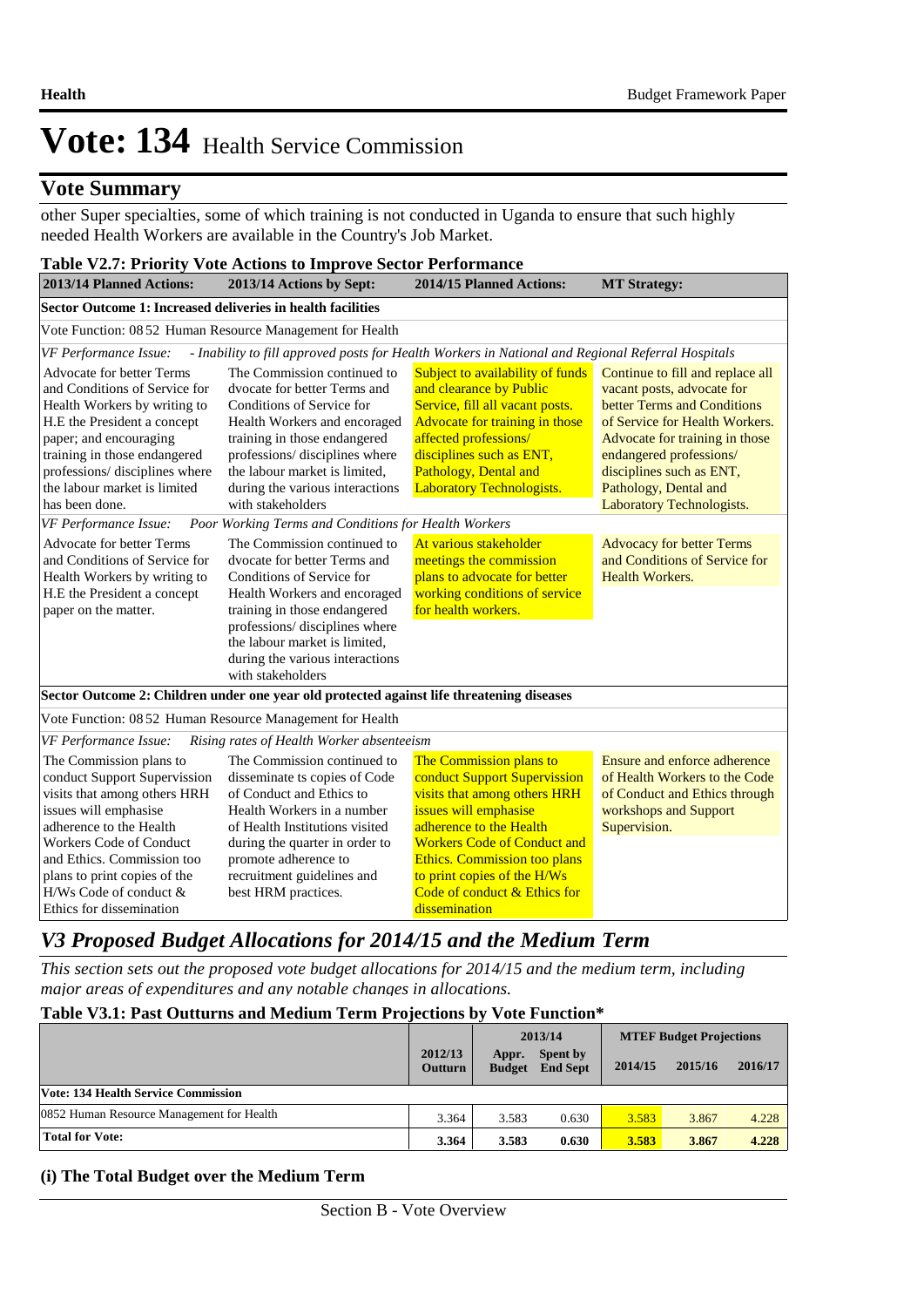## **Vote Summary**

The Health Service Commission budget allocation for FY 2014/15 is UGX 3.587 billion of which UGX 0.869 billion is Wage, UGX 2.367 billion is Non Wage Recurrent and UGX 0.347 billion is for Capital Development. However the Commission total budget is expected to increase to Ushs. 3.867 Billion and Ushs. 4.228 Billion in FY 2015/16 and FY 2016/17 respectively.

## **(ii) The major expenditure allocations in the Vote for 2014/15**

The major expenditure allocation is to Secretariat Support Service for Human Resource for Health Management functions

## **(iii) The major planned changes in resource allocations within the Vote for 2014/15**

The Commission plans no major changes in resource allocation from the FY 2013/14 budget.

## **Table V3.2: Key Changes in Vote Resource Allocation**

|                              |                                   | <b>Changes in Budget Allocations and Outputs from 2013/14 Planned Levels:</b> |         |                  |         | <b>Justification for proposed Changes in</b>            |
|------------------------------|-----------------------------------|-------------------------------------------------------------------------------|---------|------------------|---------|---------------------------------------------------------|
|                              | 2014/15                           |                                                                               | 2015/16 |                  | 2016/17 | <b>Expenditure and Outputs</b>                          |
|                              |                                   | Vote Function:0876 Human Resource Management for Health                       |         |                  |         |                                                         |
| Output:                      |                                   | 0852 76 Purchase of Office and ICT Equipment, including Software              |         |                  |         |                                                         |
| UShs Bn:                     |                                   | $-0.033$ UShs Bn:                                                             |         | $0.043$ UShs Bn: |         | <b>-0.017</b> This will improve service delivery in the |
|                              | The funds were re-allocated       |                                                                               |         |                  |         | Registry and Resource centre                            |
|                              | to equiping the Commission        |                                                                               |         |                  |         |                                                         |
| <b>Registry and Resource</b> |                                   |                                                                               |         |                  |         |                                                         |
| <b>Centre</b>                |                                   |                                                                               |         |                  |         |                                                         |
| Output:                      |                                   | 0852 77 Purchase of Specialised Machinery & Equipment                         |         |                  |         |                                                         |
| <b>UShs Bn:</b>              |                                   | $0.017$ UShs Bn:                                                              |         | $0.000$ UShs Bn: |         | <b>0.000</b> This will ensure effecient management of   |
| The funds secured for        |                                   |                                                                               |         |                  |         | paper records in the Commission registry                |
| purchase of a shredder,      |                                   |                                                                               |         |                  |         |                                                         |
|                              | filing cabinets and briefcase     |                                                                               |         |                  |         |                                                         |
| Output:                      |                                   | 0852 78 Purchase of Office and Residential Furniture and Fittings             |         |                  |         |                                                         |
| <b>UShs Bn:</b>              |                                   | $0.028$ UShs Bn:                                                              |         | $0.077$ UShs Bn: |         | <b>0.038</b> This will improve service delivery in the  |
|                              | <b>Funds secured for equiping</b> |                                                                               |         |                  |         | Registry and Resource centre                            |
| the Commission Registry      |                                   |                                                                               |         |                  |         |                                                         |
| and Resource Centre          |                                   |                                                                               |         |                  |         |                                                         |

# *V4: Vote Challenges for 2014/15 and the Medium Term*

*This section sets out the major challenges the vote faces in 2014/15 and the medium term which the vote has been unable to address in its spending plans.*

The following challenges continued to be experienced

i. Partial embargo on recruitment in the Public Service

ii. Delayed submissions for vacant posts which have wage bill provision.

Iii. Inadequate office and parking space.

Iv.Understaffing

iv. Inadequate transport to facilitate support supervision activities of the Commission.

V. Constantly increasing rent bills

vi. General inadequate funding of the commission activities